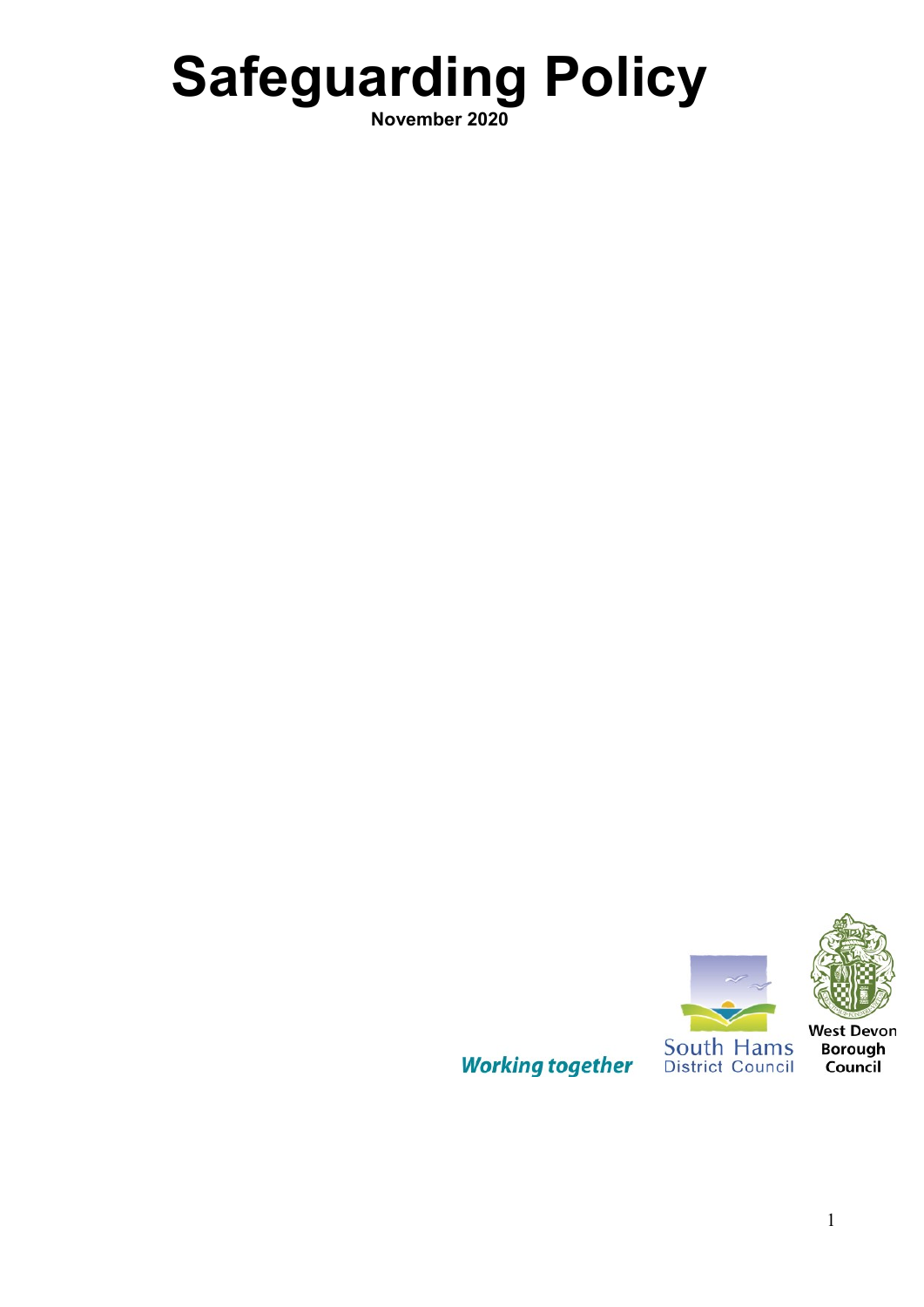# **1. Introduction**

- 1.1 This policy is based on the councils responsibilities under:
- 1.1.1 The Care Act 2014 in particular Sections 42 to 46 related to safeguarding, further information can be found at [legislation.gov.uk](http://www.legislation.gov.uk/ukpga/2014/23/contents/enacted)
- 1.1.2 The Children Act 2004, specifically Section 11 which places a duty on key people and public bodies, including District councils, to make arrangements to ensure that their functions are discharged with regard to the need to safeguard and promote the welfare of children. Further information can be found at [legislation.gov.uk](http://www.legislation.gov.uk/ukpga/2004/31/contents)
- 1.1.3 The Counter Terrorism Act section 26 which places a duty on certain bodies, in the exercise of their functions, to have due regard to the need to prevent people from becoming terrorists or supporting terrorism. The Prevent Agenda is one of four strands which makes up the Governments counter-terrorism strategy. Further information can be found at [legislation.gov.uk](http://www.legislation.gov.uk/ukpga/2015/6/contents)
- 1.1.4 The Modern Slavery Act 2015. Further information can be found at: [legislation.gov.uk](http://www.legislation.gov.uk/ukpga/2015/30/contents/enacted)
- 1.1.5 The Anti-Social Behaviour, Crime and Policing Act 2014 in particular Part 10 relating to forced marriage. Further information can be found at: [legislation.gov.uk](http://www.legislation.gov.uk/ukpga/2014/12/contents/enacted)
- 1.1.6 The Serious Crime Act 2015 particularly Part 5 relating to female genital mutilation, child cruelty and domestic abuse. Further information can be found at: [legislation.gov.uk](http://www.legislation.gov.uk/ukpga/2015/9/contents/enacted)
- 1.1.7 The policy is written with reference to the principle of 'Think Child, Think Parent, Think Family'. Further information can be found [here.](http://www.publichealth.hscni.net/publications/think-child-think-parent-think-family-0)

# **2. Policy commitment**

2.1 South Hams District Council and West Devon Borough Council (to be referred in this document as South Hams and West Devon Councils or The Councils) believe that all children, young people and adults have the right to be safe, happy and healthy and deserve protection from abuse. The Councils are committed to safeguarding from harm all children, young people and adults with care and support needs (see definition in point 4 relating to the Care Act 2014) using any council services and involved in any of their activities, and to treat them with respect during their dealings with the Councils.

# **3. Aims of the Policy**

- 3.1 The aims of the policy are to:
	- Clarify the roles and responsibilities of all parties within scope of the policy.
	- Support the promotion of a safe working environment and a culture of care in which the rights of all children, young people and adults with care and support needs are protected and respected.
	- Promote best practice in how employees and associated workers interact with children, young people and adults with care and support needs whilst providing Council services.
	- Minimise the chances of abuse through effective Council recruitment and ensure that the Councils implement safer recruitment and selection practices robustly.
	- Provide a framework for developing partnerships with appropriate external bodies such as Devon and Children's Family Partnership and Devon Safeguarding Adults Board, to ensure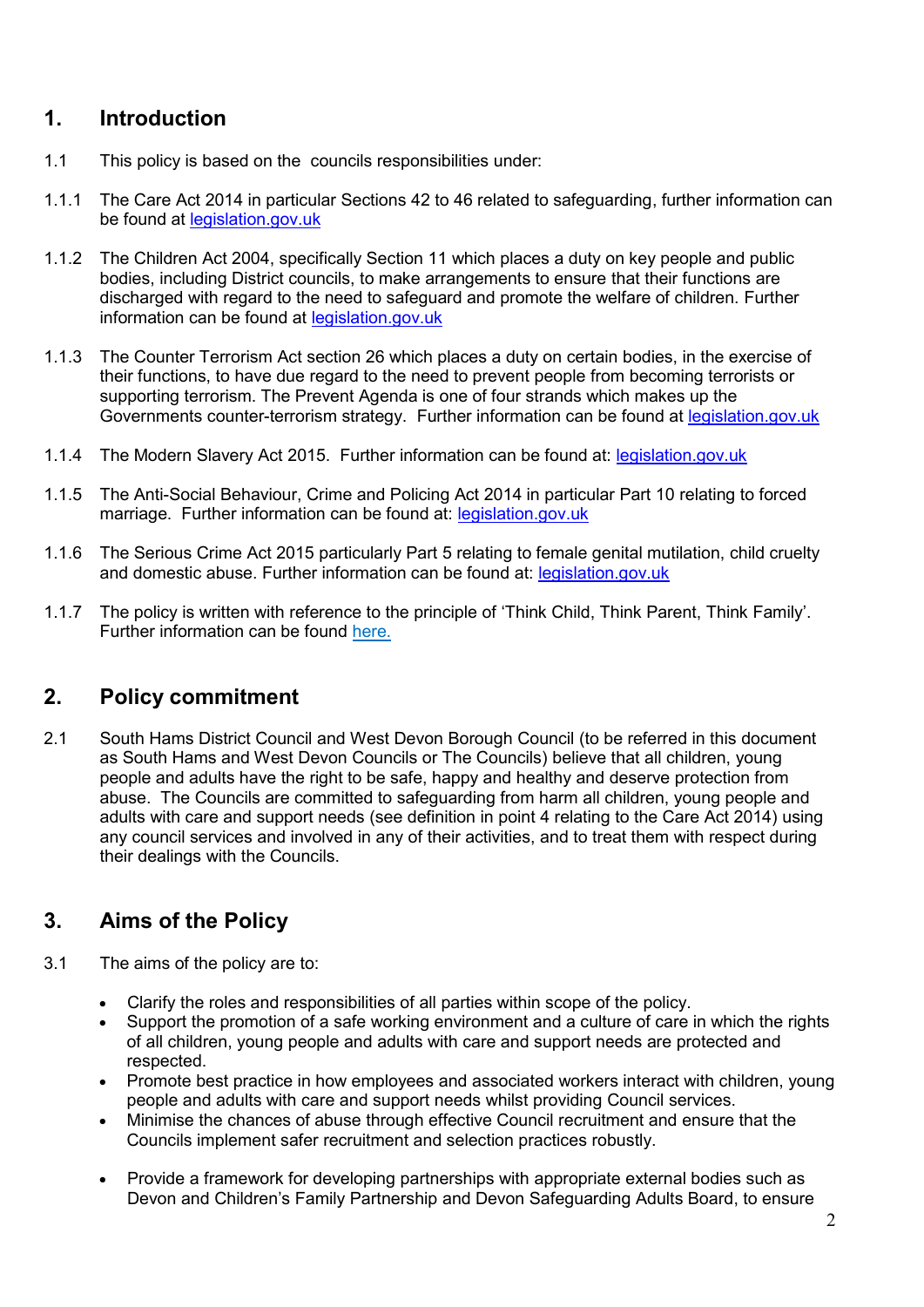that the policy continues to reflect legal and best practice requirements in respect of the responsibility of care of children, young people and adults with care and support needs.

# **4. Scope of the Policy**

- 4.1 The policy is in respect of the Council's responsibility towards:
	- Children and young people, legally defined as any person under the age of 18. From this point the terms child or children will be used to refer to this group.
	- Adults with care and support needs are defined under the Care Act 2014 and for the purposes of this policy, as anyone over the age of 18 who:
		- $\circ$  has needs for care and support (whether or not the local authority is meeting any of those needs) **and**;
		- o is experiencing, or at risk of, abuse or neglect; **and**
		- $\circ$  as a result of those care and support needs is unable to protect themselves from either the risk of, or the experience of abuse or neglect.
	- The employees of the Councils who have dealings with children, young people and adults with care and support needs and who are required to act in a position of trust and to act responsibly and within the law.
	- The employees and elected members of the Councils who, while not required to act in a position of trust, will come into contact with members of these groups on a regular basis during the course of their work.
	- Volunteers and other workers involved in the provision of council services but not employed by the Councils, including workers in organisations with whom the Council has contracts for the delivery of services.
- 4.2 It covers all the functions and services of the Council, its elected members, staff and contractors.
- 4.3 This document is primarily concerned with protecting children, young people and adults with care and support needs from harm and providing guidance on how to deal with issues. However it is important to remember that safeguarding has a wider meaning which includes the promotion of welfare and taking action to enable all children, young people and adults with care and support needs to have the best life outcomes.
- 4.4 The policy does not cover health and safety issues related to safeguarding children such as use of play equipment or provision of food at events. Separate guidance on this and appropriate behaviours when dealing with children and adults with care and support needs, should be read in conjunction with this policy.
- 4.4 Where available this policy should also be used in conjunction with the following documents:
	- Disciplinary Procedure
	- Grievance Procedure
	- Whistle Blowing Policy
	- Access to Information Policy
	- Acceptable Use of ICT Equipment Policy
	- Equality, Diversity and Inclusion Policy (Due early 2021)
	- Complaints & Feedback Procedure
	- Bullying and Harassment Policy
	- Health & Safety at Work guidance
	- Domestic Abuse Policy for staff
	- Domestic Abuse guidelines and further information for staff

# **5. Responsibility**

5.1 Responsibility for the implementation of this policy lies at all levels of the Councils.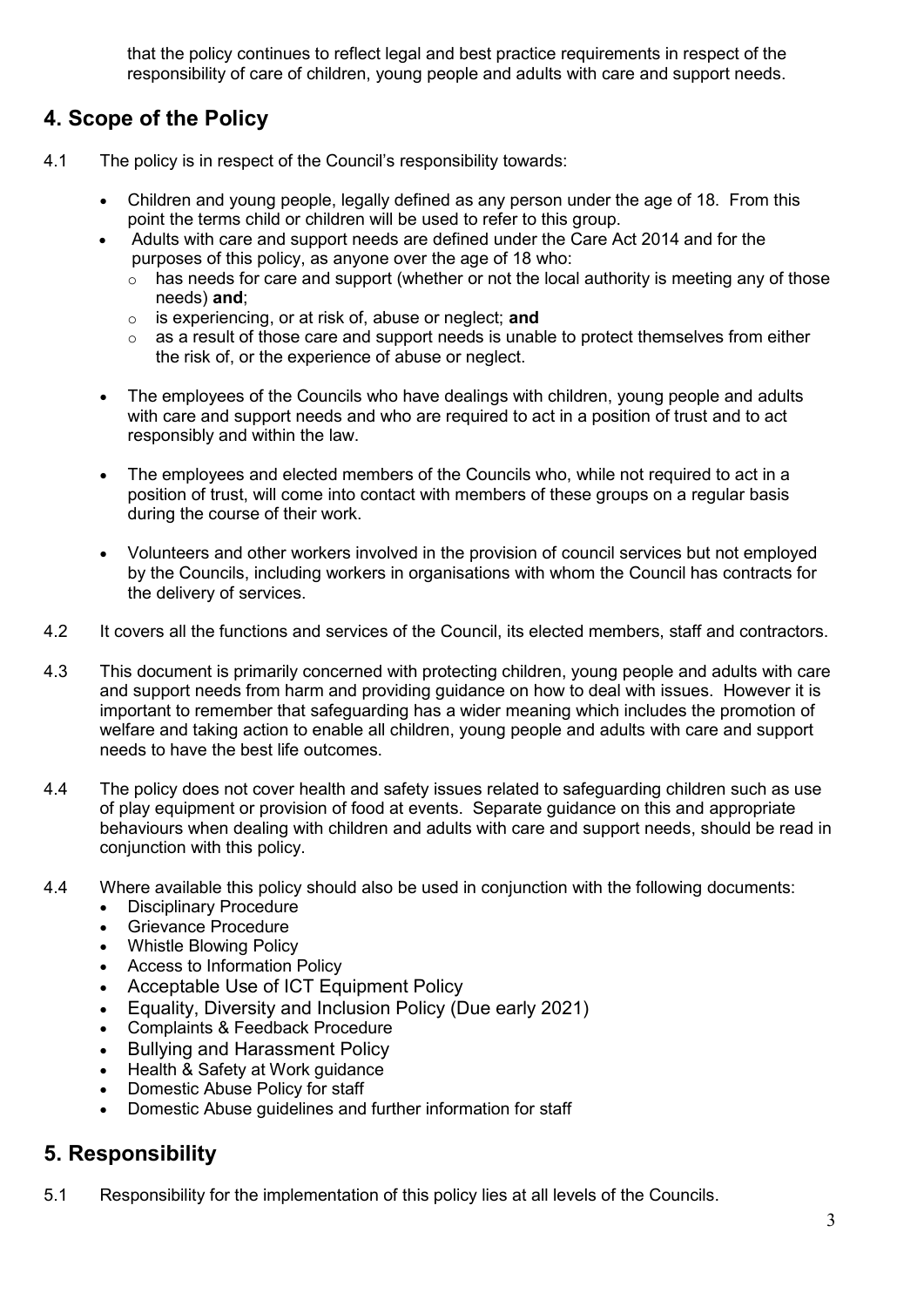#### **Responsibilities Elected Members**

- Responsible for ensuring that the council has a policy, which adequately provides protection for children and adults with care and support needs in receipt of its services and for the regular review of this policy in the light of changes to legislation e.g. Data Protection Act, or new legislation or regulation
- Report any concerns to the Safeguarding Lead or other available safeguarding champion
- Appointing a lead member for Safeguarding which sits under the theme of **Wellbeing**

#### **Senior Leadership Team**

The Head of Paid Service / Chief Executive is the lead officer with overall responsibility for the organisation's safeguarding arrangements. This officer is also the designated child protection officer.

 The Senior Leadership Team are responsible for ensuring that this policy, audit and related procedures are implemented, monitored and scrutinised

#### **Extended Leadership Team**

The Head of Housing, Revenues & Benefits is the responsible officer with strategic responsibility for safeguarding and Child protection. In addition, to:

- Ensure there are adequate Safeguarding Champions throughout the Council service areas
- Ensuring that the procurement framework for the authority includes expectations upon contractors to demonstrate effective safeguarding practices for all their staff
- Ensuring that proper records are kept of any incidents occurring within their service and that these are held securely and/or passed on to the council's Human Resources/Personnel team if the incident involves a member of staff
- Ensuring that all necessary procedures and practices are in place to provide adequate protection both for the individuals in these groups but also protection for the employees involved with them
- Ensuring that those people appointed by them to the district council, whose normal duties fall into the definition of Regulated Activity as defined in the Safeguarding Vulnerable Groups Act 2006 and amended by the Protection of Freedoms Act 2012, are subject to the appropriate level of DBS disclosure and are appropriately qualified and/or trained in working with these groups

#### **Safeguarding Specialist**

The Safeguarding Specialist is the Council's key policy advisor on safeguarding matters, with an enhanced knowledge of relevant legislation. In addition, to:

- Advise those services and posts that are likely to have an involvement with children and adults with care and support needs, and undertaking an appropriate risk assessment of posts in respect of DBS disclosure requirements
- Advising the Safeguarding Champions by regular legislative updates and providing inputs on key issues
- Provide support to staff
- Report to Overview and Scrutiny Committees annually
- To work with other Safeguarding Leads across Devon to continually review practice and link into key organisation such as the Devon Safeguarding Adults Board and the Devon and Children Families Partnership
- To ensure that there is a secure central record relating to allegations and investigations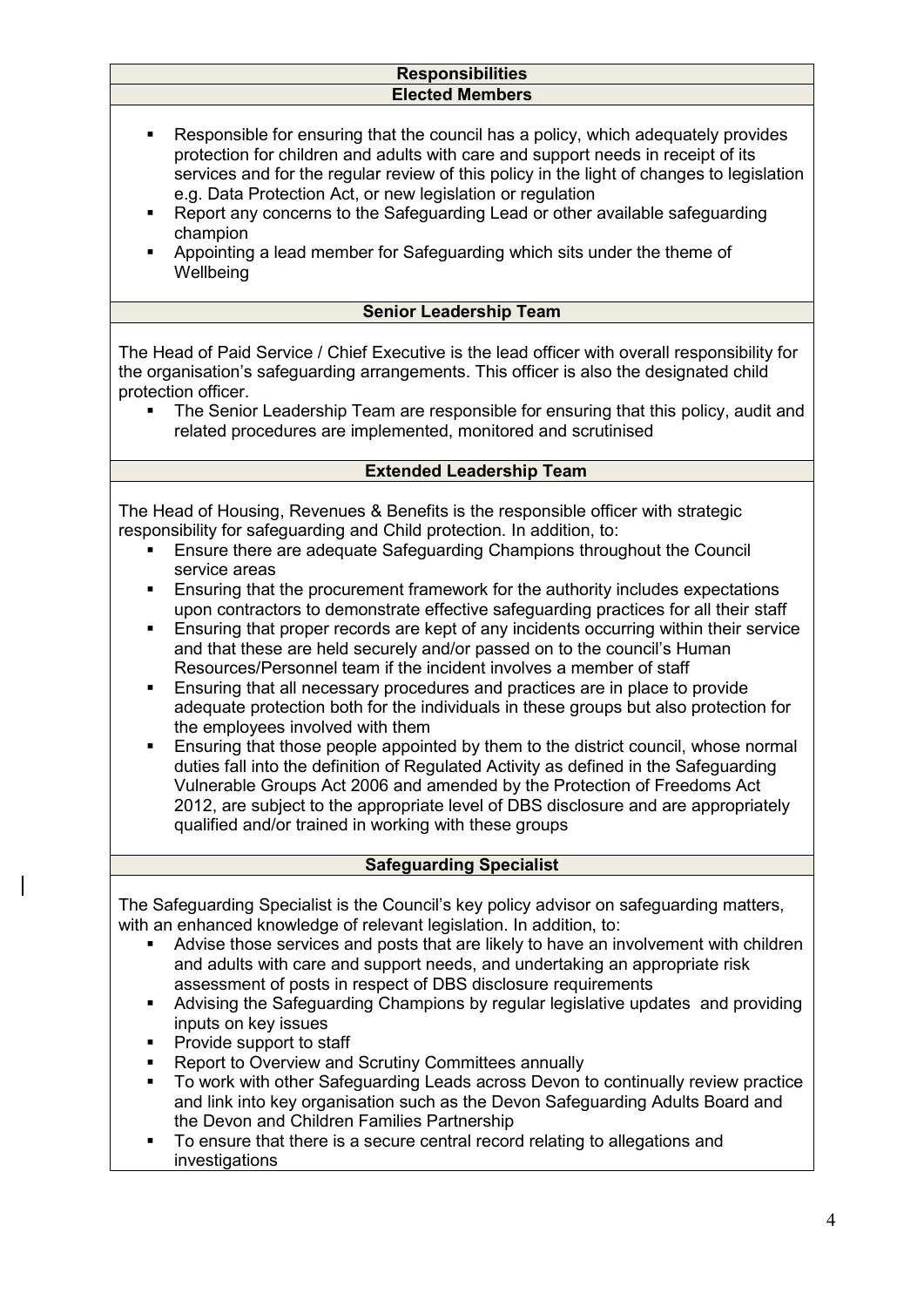|                | <b>Responsibilities</b>                                                                                                                                                                                                                                                                                                                                                                                                                                                                                                                                                                                                                                                                                                                                                                                                                                                                                                                                                                                                                                                                                                                                                                            |
|----------------|----------------------------------------------------------------------------------------------------------------------------------------------------------------------------------------------------------------------------------------------------------------------------------------------------------------------------------------------------------------------------------------------------------------------------------------------------------------------------------------------------------------------------------------------------------------------------------------------------------------------------------------------------------------------------------------------------------------------------------------------------------------------------------------------------------------------------------------------------------------------------------------------------------------------------------------------------------------------------------------------------------------------------------------------------------------------------------------------------------------------------------------------------------------------------------------------------|
|                | Act as multi-agency partner on the Devon Children's and Family Partnership<br>(previously known as the Devon Children's Safeguarding Board) and Devon<br><b>Safeguarding Adult Board</b>                                                                                                                                                                                                                                                                                                                                                                                                                                                                                                                                                                                                                                                                                                                                                                                                                                                                                                                                                                                                           |
| ٠              | Advocate the importance of safeguarding to partners and customers                                                                                                                                                                                                                                                                                                                                                                                                                                                                                                                                                                                                                                                                                                                                                                                                                                                                                                                                                                                                                                                                                                                                  |
|                | Ensure all safeguarding policies, procedures and guidelines are implemented and<br>promoted                                                                                                                                                                                                                                                                                                                                                                                                                                                                                                                                                                                                                                                                                                                                                                                                                                                                                                                                                                                                                                                                                                        |
|                | Provide robust responses as an active consultee on relevant policies introduced by<br>South Hams and West Devon Councils                                                                                                                                                                                                                                                                                                                                                                                                                                                                                                                                                                                                                                                                                                                                                                                                                                                                                                                                                                                                                                                                           |
| $\blacksquare$ | Receiving concerns, discussing them with whoever has raised the concern and<br>taking advice from the relevant partner agency/County Council service: this could<br>include complex matters such as consent and whether parents/carers should be<br>notified                                                                                                                                                                                                                                                                                                                                                                                                                                                                                                                                                                                                                                                                                                                                                                                                                                                                                                                                       |
| ٠<br>٠         | Making a decision about how to proceed and whether to make a formal referral. If<br>there is disagreement on the appropriate course of action to take then the<br>safeguarding specialist/champion has the final decision. Where staff are<br>dissatisfied with the decision of the safeguarding specialist/champion, they should<br>report their concerns to their line manager in the first instance and can still contact<br>the appropriate safeguarding agency if they have strong concerns.<br>Ensuring the procedure is followed on such matters as making a referral,<br>confidentiality and recording<br>Working with colleagues to share and to improve practice across the organisation<br>In the event of an incident or query, should the safeguarding specialist/champion<br>not be available, staff should go straight to relevant safeguarding agency. The staff<br>member can be supported by a senior manager but details of any incident must not<br>be shared unless absolutely necessary<br>Information should be documented in accordance with Safeguarding and Data<br>Protection legislation<br>The Safeguarding Specialist within South Hams and West Devon Councils will |
|                | deliver safeguarding advice to staff                                                                                                                                                                                                                                                                                                                                                                                                                                                                                                                                                                                                                                                                                                                                                                                                                                                                                                                                                                                                                                                                                                                                                               |
|                | <b>Human Resources</b>                                                                                                                                                                                                                                                                                                                                                                                                                                                                                                                                                                                                                                                                                                                                                                                                                                                                                                                                                                                                                                                                                                                                                                             |
|                | Working with managers & Heads of Practices in maintaining a record of those<br>posts, requiring a DBS disclosure together with the level of disclosure required and<br>ensuring these are undertaken in compliance with legislation, the DBS policy and<br>DBS guidance                                                                                                                                                                                                                                                                                                                                                                                                                                                                                                                                                                                                                                                                                                                                                                                                                                                                                                                            |
| $\blacksquare$ | Ensuring that recruitment procedures are robust and that information pertinent to<br>working with these groups is obtained during the recruitment procedure                                                                                                                                                                                                                                                                                                                                                                                                                                                                                                                                                                                                                                                                                                                                                                                                                                                                                                                                                                                                                                        |
| п<br>٠         | Supporting managers in dealing with allegations of abuse or lack of care by staff<br>Referring information to the DBS and Local Authority Designated Officer (LADO)<br>about employees who have been dismissed or removed from working with<br>vulnerable groups (or would have been had they not left/resigned) as a result of a<br>relevant caution/conviction, conduct that has harmed or put a child/vulnerable adult<br>at risk of harm, or satisfied the 'Harm Test' in relation to vulnerable groups                                                                                                                                                                                                                                                                                                                                                                                                                                                                                                                                                                                                                                                                                        |

 Ensure support is offered for staff who have been effected by their involvement in a safeguarding case

#### **Specialist Manager & Case Management Manager**

- **Ensure that any evidence or complaint of abuse or lack of care by staff is reported** to Human Resources
- **Ensuring that employees, volunteers and other workers dealing with these groups** are adequately trained and aware of their responsibilities in this area
- Ensuring that external contractors delivering council services are aware of the council's expectation that workers are aware of and abide by the standards of behaviour expected of council employees
- Ensuring that carers and/or parents of the children and adults with care and support needs are aware that, in providing services, council employees are not normally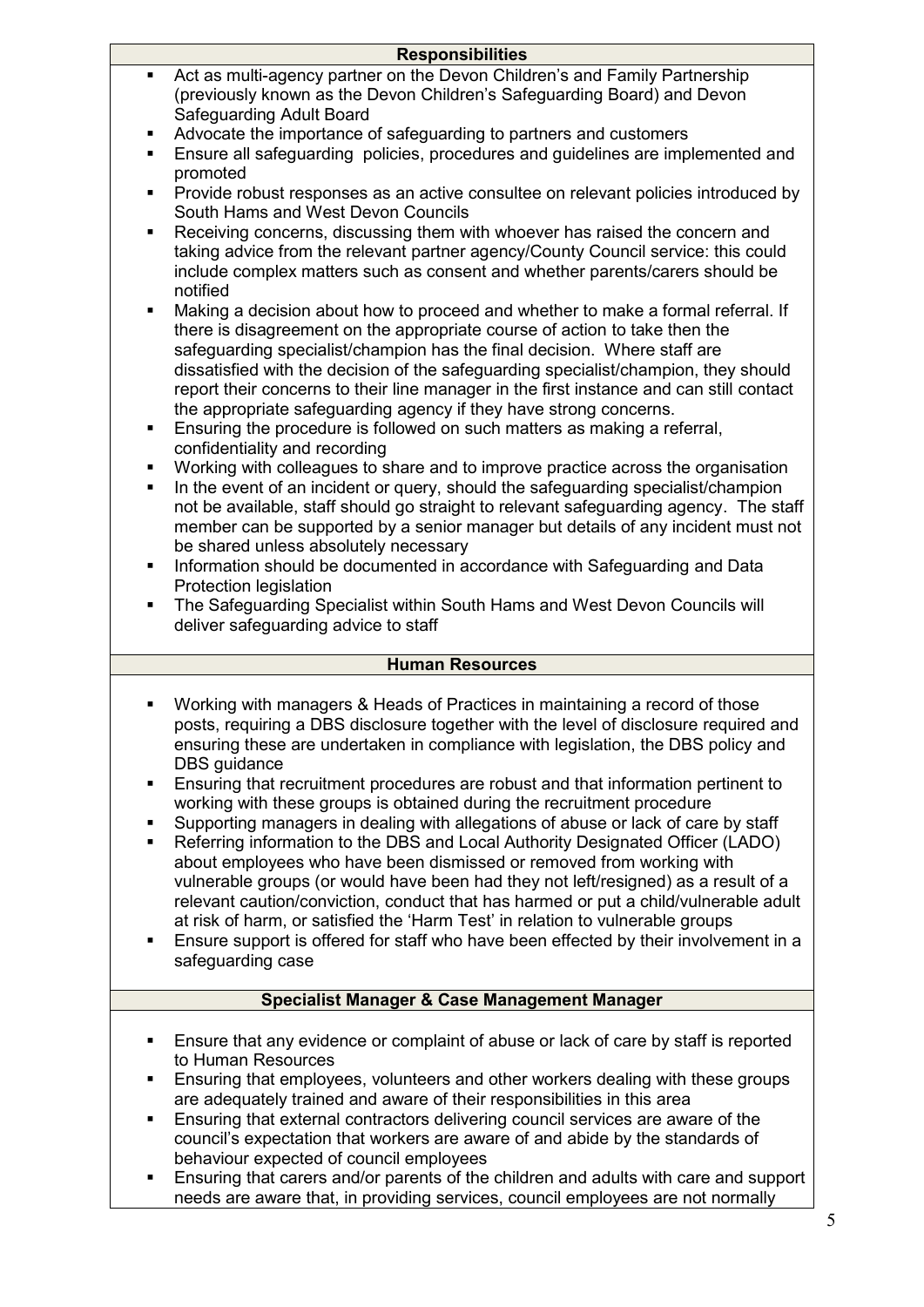| <b>Responsibilities</b>                                                                |                                                                                                                                                                                                                                                                                                                                                                                                                                                                                                                                                                                                                                                                                                                                                                                                                                                                                                                                                                                                                                                                                                                                                                                                                                                                                                                                                                                             |  |
|----------------------------------------------------------------------------------------|---------------------------------------------------------------------------------------------------------------------------------------------------------------------------------------------------------------------------------------------------------------------------------------------------------------------------------------------------------------------------------------------------------------------------------------------------------------------------------------------------------------------------------------------------------------------------------------------------------------------------------------------------------------------------------------------------------------------------------------------------------------------------------------------------------------------------------------------------------------------------------------------------------------------------------------------------------------------------------------------------------------------------------------------------------------------------------------------------------------------------------------------------------------------------------------------------------------------------------------------------------------------------------------------------------------------------------------------------------------------------------------------|--|
| $\blacksquare$<br>$\blacksquare$<br>$\blacksquare$<br>$\blacksquare$<br>$\blacksquare$ | acting in loco parentis, except in relation to events for unaccompanied children who<br>have been formally registered<br>Ensuring the carers and/or parents of the children and adults with care and support<br>needs who are in direct receipt of council services <sup>1</sup> are made aware that services<br>will be delivered in line with this policy<br>Ensuring that any evidence or complaint of abuse or lack of care is reported to the<br>appropriate body e.g. Devon County Council, Safeguarding Board or the Police,<br>and to council's Human Resources or Personnel team where members of staff are<br>involved<br>Ensuring that employees and others do not work with children or adults with care<br>and support needs on regulated activities without an appropriate Disclosure &<br>Barring Service (DBS) disclosure<br>Working with other associated agencies to ensure the proper transfer of information<br>relating to dealings with children and adults with care and support needs, where<br>necessary<br>Ensuring that adequate supervision and support is available to those who have<br>been directly involved in dealing with safeguarding cases, including a de-brief of the<br>case and any relevant outcomes                                                                                                                                              |  |
|                                                                                        | <b>Safeguarding Champions</b>                                                                                                                                                                                                                                                                                                                                                                                                                                                                                                                                                                                                                                                                                                                                                                                                                                                                                                                                                                                                                                                                                                                                                                                                                                                                                                                                                               |  |
| $\blacksquare$<br>٠                                                                    | Maintain an understanding of the key safeguarding risks as directed by the<br><b>Safeguarding Specialist</b><br>Be a point of contact for the service area, check the facts of the concern and<br>discuss with the Safeguarding Specialist                                                                                                                                                                                                                                                                                                                                                                                                                                                                                                                                                                                                                                                                                                                                                                                                                                                                                                                                                                                                                                                                                                                                                  |  |
|                                                                                        | <b>All staff</b>                                                                                                                                                                                                                                                                                                                                                                                                                                                                                                                                                                                                                                                                                                                                                                                                                                                                                                                                                                                                                                                                                                                                                                                                                                                                                                                                                                            |  |
| ٠<br>٠<br>$\blacksquare$<br>$\blacksquare$<br>٠<br>٠<br>٠<br>$\blacksquare$<br>٠       | Treating all those children and adults with whom they come into contact while<br>carrying out their work according to their needs and with respect<br>Report safeguarding concerns and provide any evidence required to enable<br>necessary safeguarding action to be taken<br>If there is an immediate concern and risk of harm or a crime is being committed call<br>999 immediately<br>If there is no immediate concern, make a note of the details of the concern and<br>discuss with the Safeguarding Specialist or a Safeguarding Champion<br>In the absence of the Safeguarding Leads speak to your Line Manager<br>Ensure the details of the concern remain confidential and any notes are kept<br>securely<br>Ensuring that they are familiar with and understand the policies and procedures<br>relating to their work with or in the vicinity of children and adults with care and<br>support needs.<br>Ensuring that they feel confident in working within this environment and working<br>with their managers to ensure that they have the knowledge and skills to carry out<br>their tasks in this context.<br>Reporting to a safeguarding lead, any concerns they may have about abuse or a<br>lack of care of children and adults with care and support needs either from other<br>staff, from carers, parents or those in loco parentis or between members of the<br>group |  |
| $\blacksquare$                                                                         | Any staff who have a safeguarding concern should in the first instance discuss the<br>matter with the Safeguarding Specialist or one of the Safeguarding Champions who<br>will make a decision whether or not to refer the matter to an appropriate external<br>organisation                                                                                                                                                                                                                                                                                                                                                                                                                                                                                                                                                                                                                                                                                                                                                                                                                                                                                                                                                                                                                                                                                                                |  |

 $\overline{a}$ <sup>1</sup> For example: this would include arranging accommodation for a vulnerable adult or holding an event for children at the museum. It would not include arranging accommodation for a family with children where the contract is with the parents/carers.